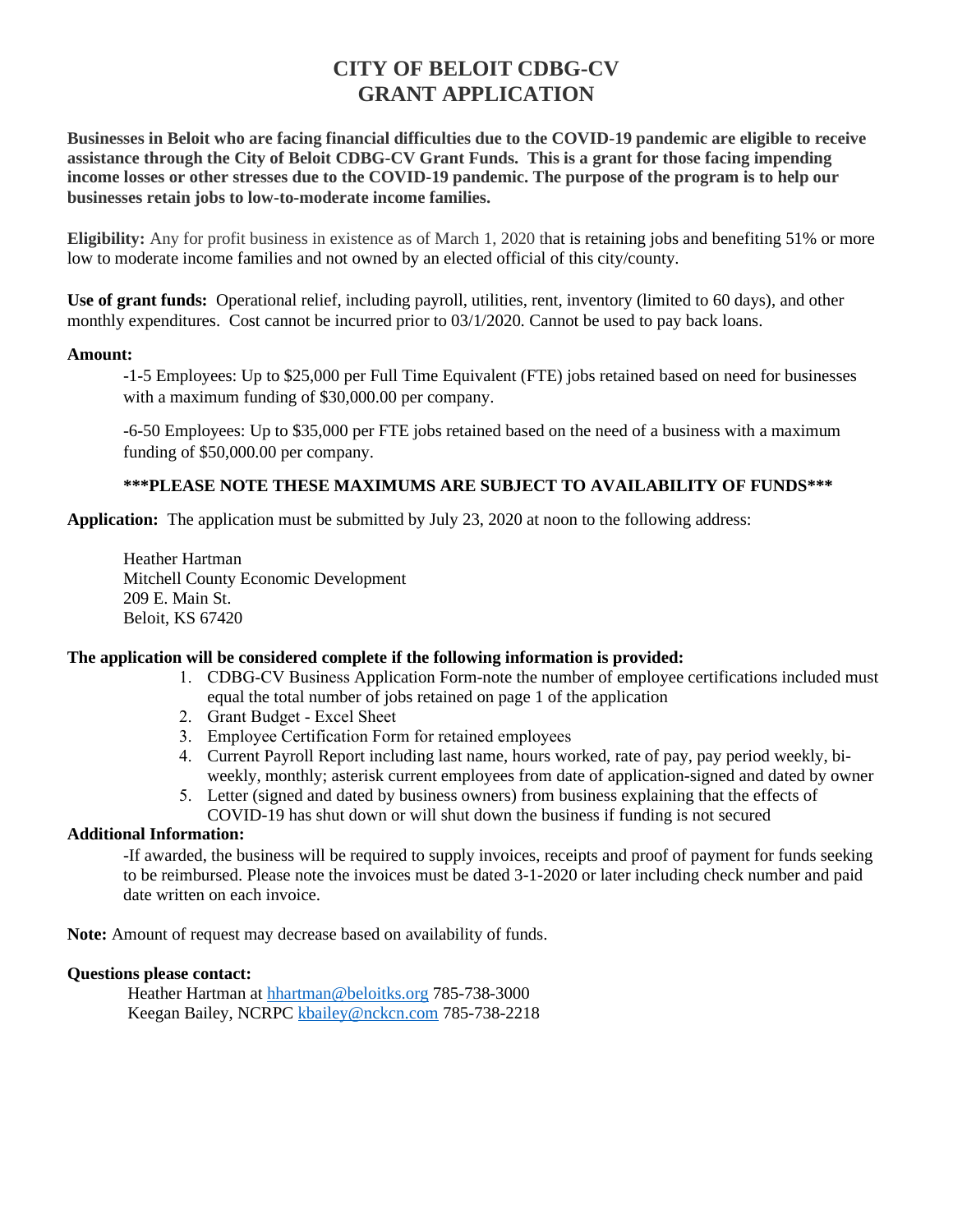# **CDBG-CV Business Application**

## **Date:**

| <b>COMPANY INFORMATION</b>                                                                                                                                                                                                                            |               |                |                                                         |  |
|-------------------------------------------------------------------------------------------------------------------------------------------------------------------------------------------------------------------------------------------------------|---------------|----------------|---------------------------------------------------------|--|
| Legal Name of Business:                                                                                                                                                                                                                               |               |                | Type of Business:                                       |  |
| <b>Primary Contact Person:</b>                                                                                                                                                                                                                        |               |                | Mobile Phone:                                           |  |
| Email:                                                                                                                                                                                                                                                |               |                | <b>Business Phone:</b>                                  |  |
| Website:                                                                                                                                                                                                                                              |               |                | Social Media:                                           |  |
| Home Address of Owner:                                                                                                                                                                                                                                |               |                | Number of Owners:                                       |  |
| Project Site Address:                                                                                                                                                                                                                                 |               |                | Duns #:                                                 |  |
| Is the business located in the same city as the<br>mailing address above?<br> Yes<br>Business Structure (LLC, Sole Proprietorship, Inc.):<br>Does the applying business have a related<br>operating or holding company?<br>Date Business Established: |               |                |                                                         |  |
| <b>Voluntary Demographics</b>                                                                                                                                                                                                                         | <b>GENDER</b> | <b>VETERAN</b> | Yes<br>No<br>RACE/ETHNICITY:                            |  |
|                                                                                                                                                                                                                                                       | Male          | Yes            |                                                         |  |
|                                                                                                                                                                                                                                                       |               |                | White                                                   |  |
|                                                                                                                                                                                                                                                       | Female        | No             | <b>Black/African American</b><br>Asian                  |  |
|                                                                                                                                                                                                                                                       |               |                | American Indian/Alaskan Native                          |  |
|                                                                                                                                                                                                                                                       |               |                | Native Hawaiian/Other Pacific Islander                  |  |
|                                                                                                                                                                                                                                                       |               |                |                                                         |  |
|                                                                                                                                                                                                                                                       |               |                | American Indian/Alaskan Native & White<br>Asian & White |  |
|                                                                                                                                                                                                                                                       |               |                | Black/African American & White                          |  |
|                                                                                                                                                                                                                                                       |               |                | American Indian/Alaskan Native & Black/African          |  |
|                                                                                                                                                                                                                                                       |               |                | American                                                |  |
|                                                                                                                                                                                                                                                       |               |                | <b>Other Multi Racial</b>                               |  |
|                                                                                                                                                                                                                                                       |               |                | Hispanic                                                |  |
|                                                                                                                                                                                                                                                       |               |                | Non-Hispanic                                            |  |
| <b>Total Working Capital Need:</b>                                                                                                                                                                                                                    |               |                |                                                         |  |
| SBA<br>Network Kansas/HIRE<br>List any and all other funding you<br>City<br>are currently seeking, including but<br><b>Chamber of Commerce</b><br>Main Street<br><b>Community Foundation</b><br>not limited to, bank loans, SBA                       |               |                |                                                         |  |
| <b>MCAC</b><br>Banker/Financing<br>E-Community<br>loans, public or private loans, grant<br>funding, etc.<br>Other:                                                                                                                                    |               |                |                                                         |  |
| Jobs Retained: Full-time:<br>Part-time:                                                                                                                                                                                                               |               |                |                                                         |  |
| Will full or part-time jobs be retained as a result of the funds?<br>Yes<br>Unknown<br>No                                                                                                                                                             |               |                |                                                         |  |
| Does the business owner have a tax liability in arrears with                                                                                                                                                                                          |               |                |                                                         |  |
| Yes<br>Unknown<br>No<br>the Kansas Department of Revenue or the IRS?                                                                                                                                                                                  |               |                |                                                         |  |
|                                                                                                                                                                                                                                                       |               |                |                                                         |  |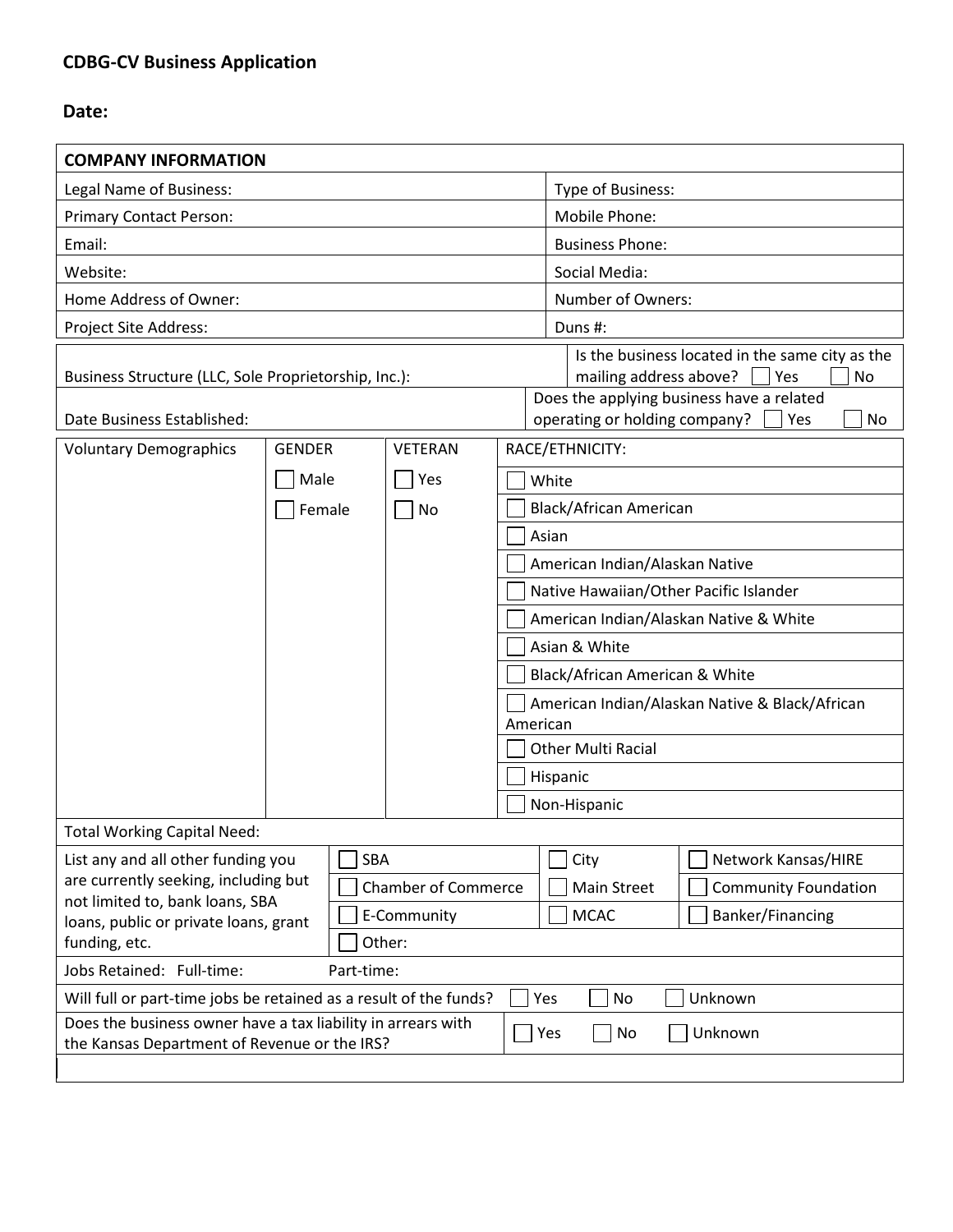| Please provide a description of the<br>services provided by your business:                                                                                                                                              |  |
|-------------------------------------------------------------------------------------------------------------------------------------------------------------------------------------------------------------------------|--|
| Please provide a short description of<br>how COVIC-19 is negatively<br>impacting the business (e.g. weekly<br>sales average drop for restaurants,<br>occupancy rate drop for hotels, etc.)                              |  |
| Describe how the use of the CDBG<br>grant fund enhances the ability of<br>this business to survive.                                                                                                                     |  |
| What types of working capital will<br>the funds be used for (e.g. utilities,<br>payroll, inventory)?                                                                                                                    |  |
| Please list any other business<br>resource partners that the business<br>is working with, if any, (e.g. small<br>business development centers,<br>economic development<br>organization, industry or trade<br>services). |  |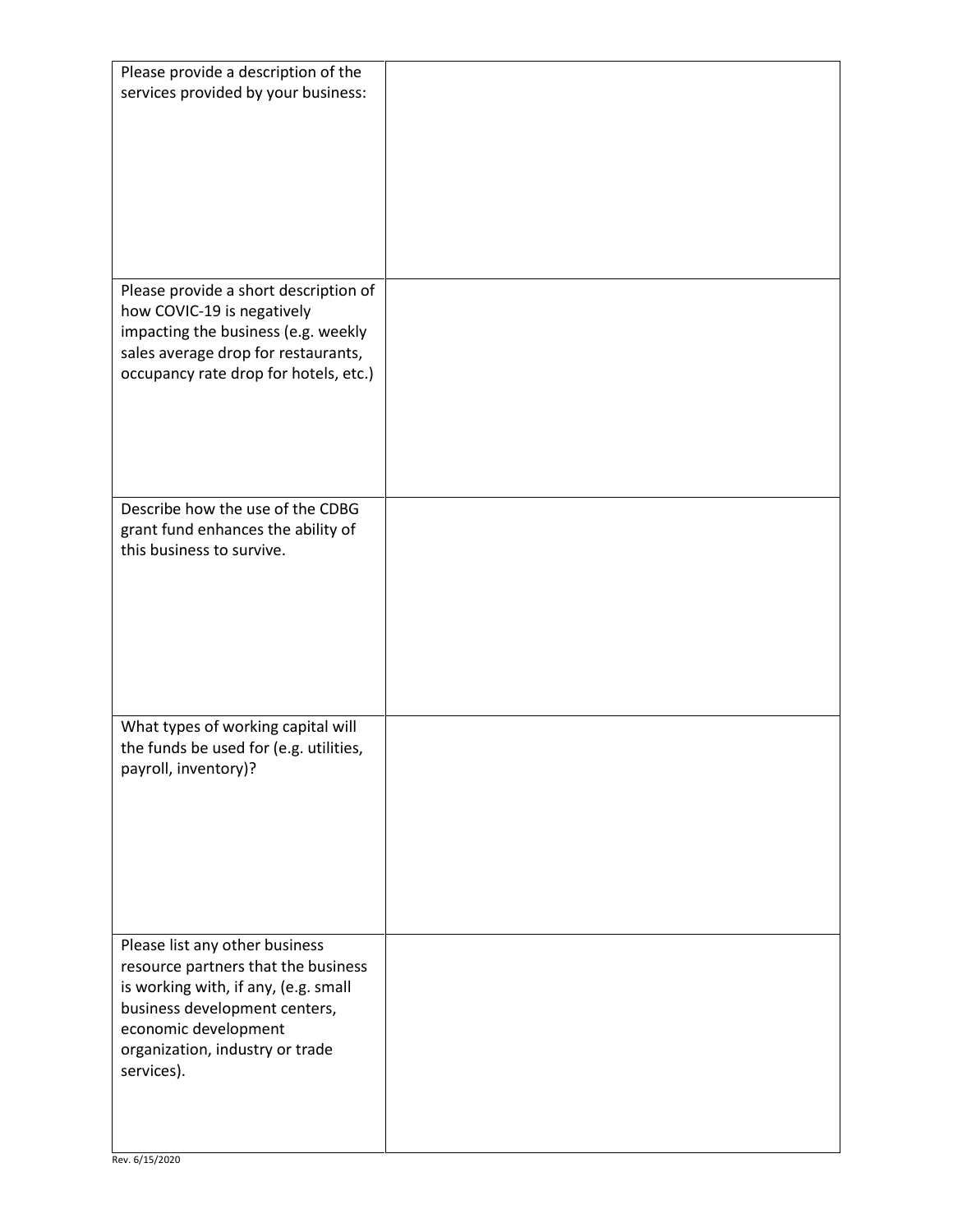## **Beloit CDBG-CV Grant Application**

*Due to the Mitchell County Economic Development Office by noon on July 23, 2020*

|    | 1. Are you an immediate family member of a employee of the City of Beloit?<br>Yes<br><b>No</b>                                                                |
|----|---------------------------------------------------------------------------------------------------------------------------------------------------------------|
| 2. | Business revenue decrease month of April 2020 compared to month of April 2019. (Please Circle)<br>1ess than 10% 10 to 25% 25 to 50% 50 to 75% 75 to 90% > 90% |
|    | 3. How did you respond to reduce the negative impact of Covid-19?                                                                                             |
|    |                                                                                                                                                               |
| 4. | Were you denied for, or received minimal, PPP or EIDL funds because you did not show enough net<br>income in 2019?<br>Yes No                                  |
|    | Yes<br>If yes, was your 2019 net income less than your 2018 net income?                                                                                       |
|    | If yes, by how much $\_\_\_\_\_\$ and why $\_\_\_\_\_\_\_\_\_\_\_$                                                                                            |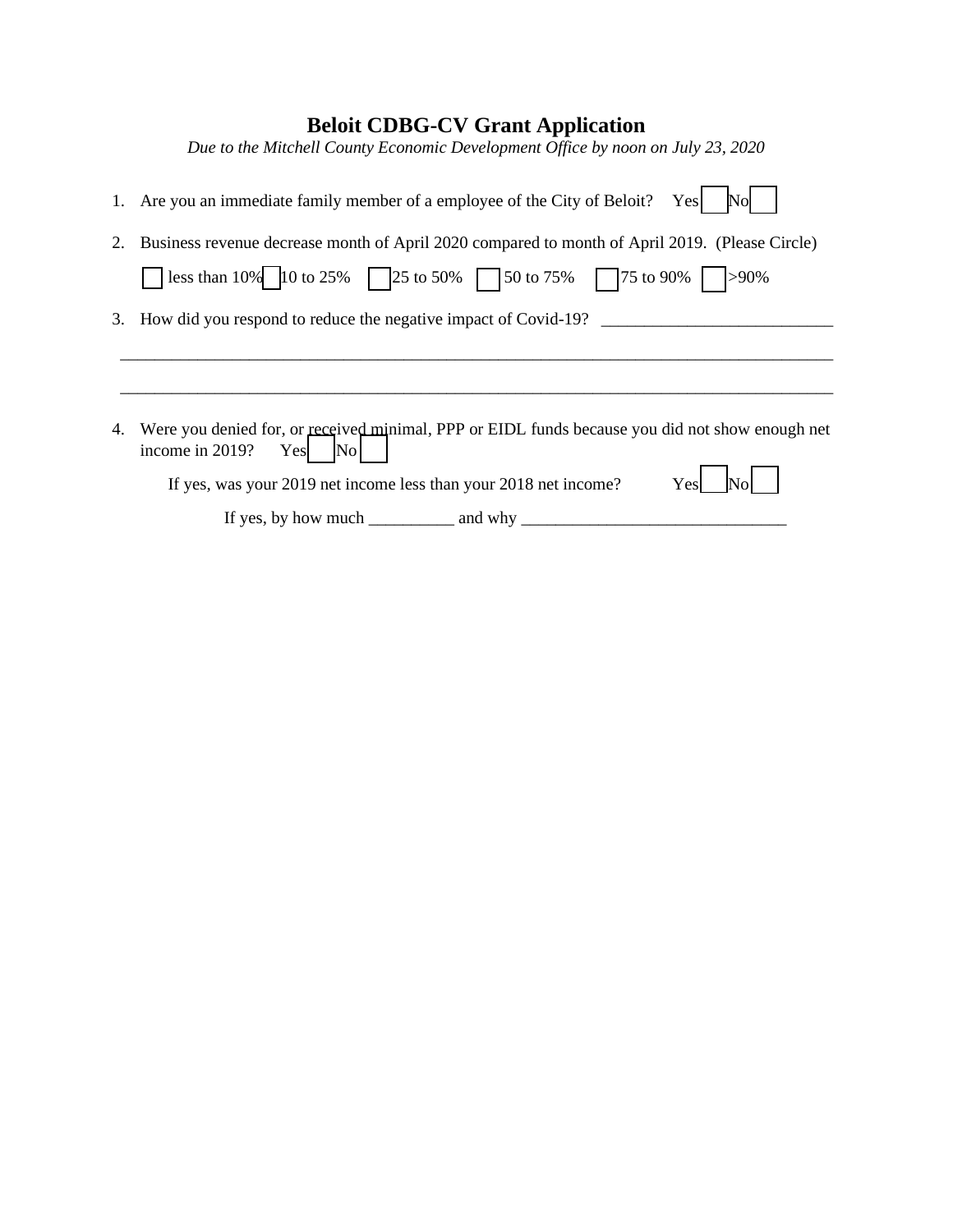## **CITY OF BELOIT CDBG-CV INSTRUCTIONS FOR COMPLETING EMPLOYEE CERTIFICATION FORM**

- 1. An Employee Certification Form must be completed and signed by each employee retained during the specified time period of the CDBG project. During the project, the KDOC representatives will compare payroll listings to the Employee Certification Forms. Any employee without a certification form will not qualify as a job created by the project or will be classified as a non-LMI job.
- 2. Prior to giving the form to the employee, the company should fill in their date of employment/hire. The company should also fill in the exact job title, since many times the employee does not know that information.
- 3. Owners, LLC members or corporation stockholders do not need to be included in the employee count unless a sole proprietorship without employees.
- 4. The employee **MUST** complete the other information, including a check in the column of the income section. The income is **the total gross family income for the past 12 months or the 2019 Tax Return whichever is less**. The easiest way to get this is to have them use the gross income they reported on their last income tax return. PLEASE NOTE: The employee is not required to fill out the personal information on the certification form if they choose not to do so.
- 5. Make sure the employee signs and dates the form.
- 6. Please return the completed and signed form to NCRPC.
- 7. If the employee feels more comfortable, it is acceptable to have them place in a sealed envelope.

#### **Questions contact:**

North Central Regional Planning Commission Keegan Bailey, Housing Assistant P.O. Box 565 109 N. Mill St. Beloit, KS 67420 Telephone: (785) 738-2218 Fax: (785) 738-2185 [kbailey@nckcn.com](mailto:kbailey@nckcn.com)